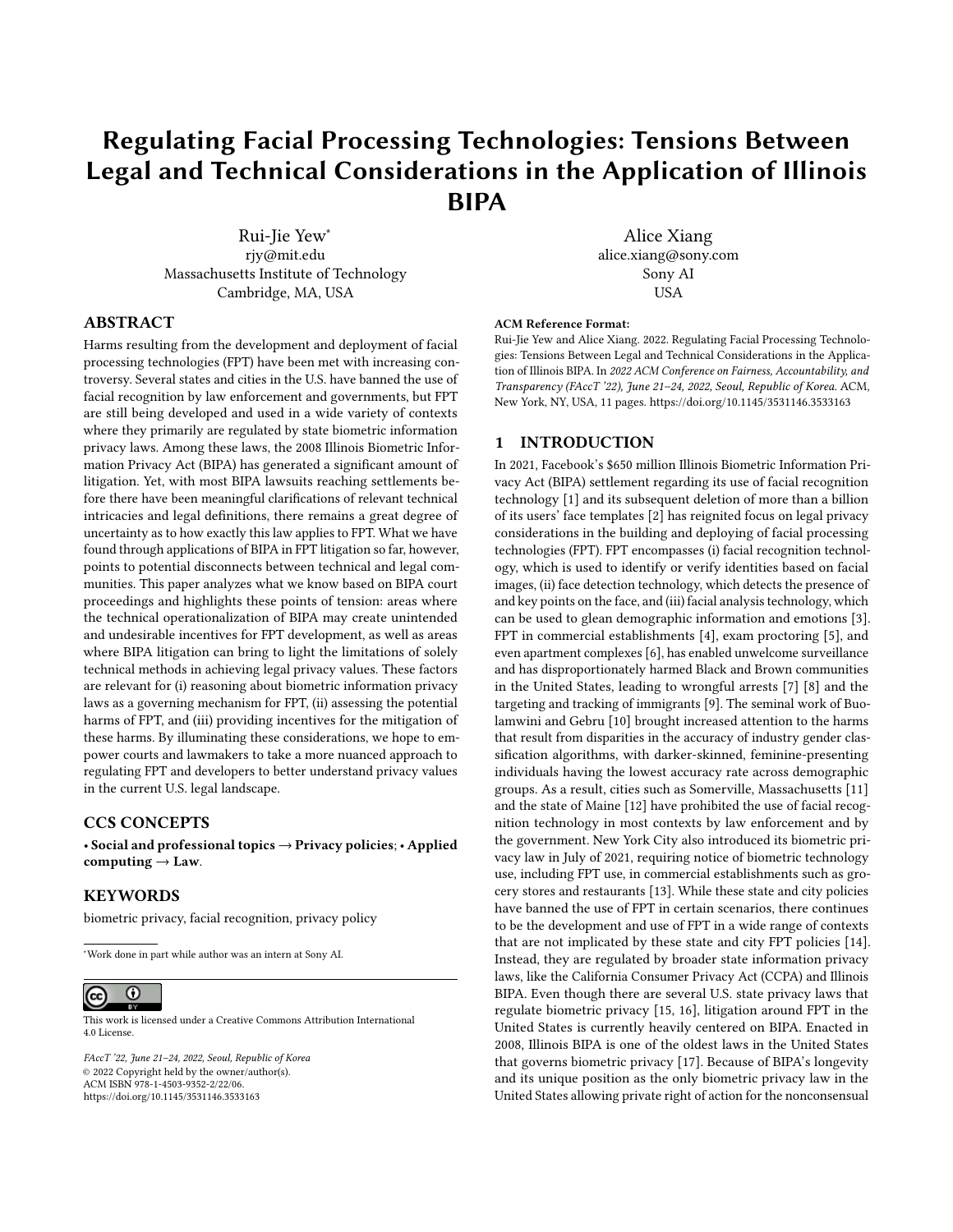processing of biometric information [\[18\]](#page-9-4), a significant number of lawsuits that allege violations of the act have progressed, and BIPA is responsible for the largest settlement amounts by tech companies for their development and deployment of FPT [\[1,](#page-8-0) [19,](#page-9-5) [20\]](#page-9-6). BIPA governs the collection, possession, use, distribution, and sale of biometric identifiers and biometric information. Under the policy, a "biometric identifier" includes a "scan of face geometry" and "biometric information" includes any information that is based on an individual's biometric identifier [\[17\]](#page-9-3).

For FPT, BIPA litigation has centered around two forms of data that have been considered scans of face geometry by courts—face templates and facial landmarks. Face templates, or faceprints, are unique representations of people's faces which can be used to measure differences between people's eyes, noses, and lips, and can also encode features like skin tone and texture. A person's face template can also be learned and extracted from a variety of head poses, making them representative of a person's facial identity, rather than just informative about certain parts of a person's face. Face templates were used as part of Facebook's Tag Suggestions, which has since been replaced by its facial recognition feature [\[2\]](#page-8-1). Facial landmarks, on the other hand, can be thought of as points that mark the positions of features of your face, such as your eyes, nose, and lips. The level of information that facial landmarks provide can differ dramatically based on how many markers constitute them. Facial landmarks can constitute just five landmark markers that are informative of a particular portion of a subject's face [\[21\]](#page-9-7) or over 90 markers [\[22\]](#page-9-8) that map out the subject's entire face. Facial landmarks may be extracted as part of the face alignment step for facial recognition [\[23\]](#page-9-9) and in face tracking applications that track positions of facial features in real-time [\[24\]](#page-9-10). Despite facial landmarks not necessarily capturing a subject's facial identity, they can still be used to infer sensitive data, such as emotional information [\[25\]](#page-9-11).

Because BIPA governs facial biometric data, not specific forms of FPT, and because of BIPA's private right of action, the policy has generated cases against a tremendous breadth of different types of FPT within different contexts. Even beyond the litigation that BIPA informs, the policy has created incentives for companies to preemptively disable certain features that require facial data in Illinois. For example, Google disabled its Arts & Culture selfie feature in Illinois in 2018 [\[26\]](#page-9-12), Google Nest does not enable the familiar face detection feature in Illinois [\[27\]](#page-9-13), and Sony does not sell its Aibo dog robot to customers in Illinois [\[28\]](#page-9-14).

Our contributions in this paper are two-fold. First, we provide an overview of how legal standing has been determined in FPT BIPA cases. Legal standing is important to develop an understanding of the harms associated with FPT that are recognized as legally cognizable. Second, we lay out four main FPT considerations where there are disconnects between technical and legal communities in the application of BIPA. It is important to note that, under BIPA, there remains a lack of specific regulatory guidance for FPT and a significant degree of legal uncertainty. This is because (a) most companies settle cases before decisions about technical intricacies and clarifications of legal definitions can be made and (b) Illinois BIPA was enacted in 2008, before the widespread development and use of computer vision technologies. The picture we paint is one where there are important nuances in the technical operationalization of the policy for FPT that are not be captured in BIPA or the courts'

applications of it, as well limitations of applying solely technical methods to achieve legal privacy values. We hope that this paper's mapping of insights from different U.S. FPT cases and analysis of relevant legal and technical distinctions will empower courts and lawmakers to take a more nuanced approach to regulating FPT, as well as enable developers to better understand the current legal landscape.

## 2 LEGAL STANDING AND HARMS

Legal standing in BIPA cases provides a window into what constitutes a legally cognizable privacy harm in the context of FPT. Plaintiffs in privacy lawsuits have generally focused on satisfying the federal standing requirement that the violation of the policy has led to an "injury in fact", or that the violation of the policy has brought the plaintiffs a "concrete, particularized harm", where particularized is taken to mean a harm that is specific to an individual [\[29\]](#page-9-15). Hartzog [\[18\]](#page-9-4) notes that, unlike for other U.S. privacy laws, several courts have recognized violations of BIPA as a legally cognizable injury in itself (sufficiently concrete and particularized to grant legal standing). While this has been the case for some alleged violations of BIPA as a result of FPT [\[1\]](#page-8-0), in practice for FPT litigation, courts have taken a variety of stances regarding which harms qualify as sufficiently particularized and concrete. In this section, we introduce and analyze how privacy harms and standing have been presented in FPT court opinions. In Section [2.1,](#page-1-0) we provide an overview of determinations of particularized harms from violations of BIPA, with a focus on BIPA's profit clause. We discuss how courts have determined whether harms arising from BIPA's profit clause are sufficiently particularized, and we argue that this determination does not give enough weight to the harms that might come from the procurement of biometric data and the fundamentality of that data in the development of FPT. In Section [2.2,](#page-2-0) we discuss the harms that have been recognized as concrete and note a lack of court consideration of discrimination harms.

# <span id="page-1-0"></span>2.1 Particularized Harms

In this section, we discuss how courts have assessed whether FPT harms arising from alleged violations of various components of BIPA are sufficiently particularized to confer standing, focusing on BIPA's profit clause. For determinations of particularized harms and standing for violations of BIPA's disclosure and consent clauses, we consider Hazlitt v. Apple [\[30\]](#page-9-16) and Vance v. IBM [\[31\]](#page-9-17), cases involving biometric identifiers in face grouping technology and training data, respectively. For both of these cases, harms arising from violations of the disclosure policy (considered a duty to the public) were not sufficiently alleged for the violation to be upheld, while harms arising from alleged violations of the consent policy (considered a duty owed to an individual) were sufficiently alleged [\[30,](#page-9-16) [31\]](#page-9-17). The District Court in Apple's case took care to note that violations of duties to the public can still be considered particularized, if sufficiently alleged. Overall, these court opinions suggest differences in privacy duties for different portions of BIPA in the context of FPT, as well as different standards for how violations of these duties should be alleged in order to be upheld.

BIPA's profit clause has generated the most interesting implications about particularized harms regarding FPT, with courts having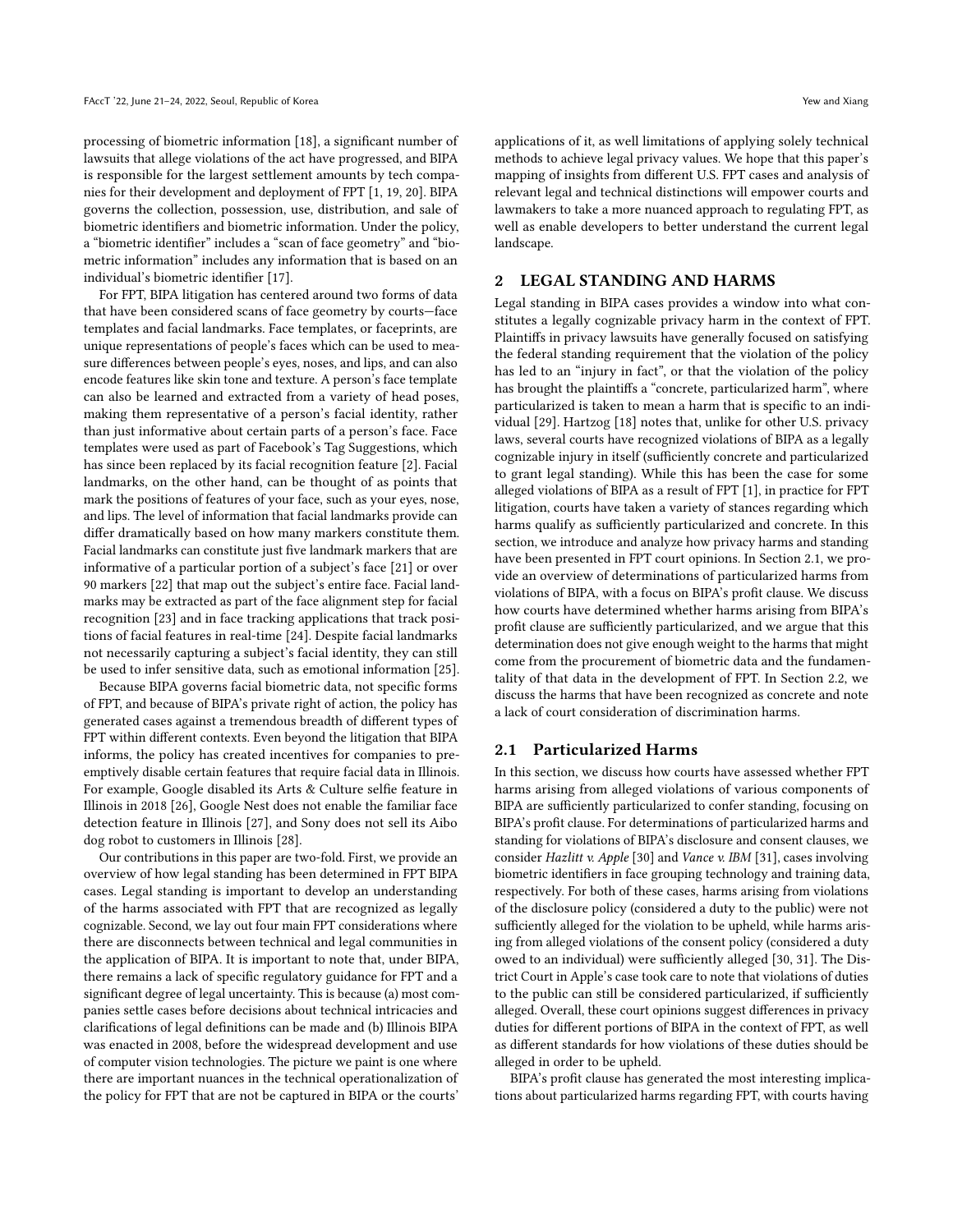the opinion that, since companies do not benefit from a specific individual's biometric data, but from the company's FPT as a whole, violations of the profit provision do not confer standing [\[30,](#page-9-16) [32\]](#page-9-18). In the determination of whether a harm is sufficiently particularized as a result of alleged violations of the profit policy, there has been a sole focus on biometric data dissemination in the final product, rather than the data's use in the technology's development [\[32](#page-9-18)[–34\]](#page-9-19). For example, in Vance v. Microsoft, the plaintiffs' argument that their biometric data improved Microsoft's facial recognition technologies did not confer them standing because the allegations did not "establish that Microsoft disseminated or shared access to biometric data through its products" [\[32\]](#page-9-18). However, alleged violations of the profit clause have been upheld when biometric data was used as part of an underlying searchable face database or for face matching, such as in Flores v. Motorola Solutions and Vance v. Amazon [\[33,](#page-9-20) [34\]](#page-9-19). In Flores v. Motorola Solutions, the plaintiffs alleged that their biometric data contributed to Motorola Solutions' searchable face database, while, in Vance v. Amazon, the plaintiffs emphasized the potential for their biometric training data to improve Amazon Rekognition, Amazon's machine learning API that enables face matching. The District Court for the Western District Court of Washington in Amazon's case noted that, similarly to Motorola Solution's case, "the biometric data [in Amazon's FPT] is itself so incorporated into Amazon's product that by marketing the product, it is commercially disseminating the biometric data" [\[34\]](#page-9-19). But how the biometric face data was used in the two cases likely differed. In Flores v. Motorola Solutions, the plaintiff's biometric data was extracted as part of a mugshot database and would likely be checked against through every use of the product. In Vance v. Amazon, it is less clear if the plaintiff's biometric data was singled out and disseminated in the same way. Since the plaintiffs' biometric data was extracted from IBM's Diversity in Faces dataset, it is likely that the plaintiff's biometric data in Amazon's case was used to train Amazon's FPT, including Amazon Rekognition, but not included as part of an underlying database that Amazon provides to its consumers. This then makes how the biometric data was used in Vance v. Amazon more similar to how biometric data was used in Vance v. Microsoft, where the profit allegations were dismissed.

At the same time, the capabilities of most corporate FPT result from the biometric training data of hundreds of thousands, if not millions, of individuals, with it being difficult to determine how exactly an individual's biometric data influences an FPT system more broadly. Even if the biometric data of a specific individual is not disseminated through every use of FPT, the data is still crucial to fundamental FPT functionality. In fact, biometric face training data is so fundamental to FPT that attacks to certain corporate machine learning APIs have been found to reconstruct an individual's face from the training data given their name [\[35\]](#page-9-21). Thus, in some sense, even for some forms of FPT that are not searchable face databases or intended to allow for face-matching, a skilled user can single out an individual's biometric data in a way that might implicate BIPA profit protections under current court opinions, after all. The ease with which facial biometric information can be obtained and disseminated as well as the fundamental function it contributes to FPT differentiates it from other forms of biometric information, such as fingerprint data. This ease of collection has led to the covert collection of face biometric data, such as

through surveillance footage [\[36\]](#page-9-22). Biometric face data's contribution to FPT's fundamental functionality has also created growing demand for that data: there are companies that provide synthetic training data [\[37\]](#page-9-23) and tasks for Amazon Mechanical Turkers to upload images of themselves [\[38\]](#page-9-24). Consequently, requiring the singling out of biometric data in the use of FPT to satisfy a sufficiently particularized violation of the profit clause does not capture the harm a company can cause through the procurement of an individual's FPT biometric data. It matters, too, how the biometric data was obtained and leveraged in the company's development of FPT and the importance of the data's contribution to the FPT's overall functionality.

In Microsoft's case, where the profit allegation was dimissed, the court noted that "BIPA was not intended to stop all use of biometric technology; instead, it set a standard for the safe collection, use, and storage of biometrics, including protecting against the public's main fear that their biometric data would be widely disseminated. Section 15(c) [the profit clause] achieves that goal by prohibiting a market in the transfer of biometric data, whether through a direct exchange—sale, lease or trade—or some other transaction where the product is comprised of biometric data." But is not Microsoft's, as well as Amazon's, procurement of the plaintiff's biometric data from IBM's Diversity in Faces dataset telling of an existing market that disseminates biometric training data? Considering biometric data's contribution to profit in the development of FPT rather than just its dissemination in the FPT's deployment would increase corporate responsibility around how training data is sourced and provide meaningful protections against the privacy intrusions that the subjects of that data might have experienced through their data's covert collection.

#### <span id="page-2-0"></span>2.2 Concrete Harms

BIPA seeks to protect biometric data in financial transactions and address public hesitancy surrounding biometric information use. The policy intends to prevent privacy harms that arise from the compromising of biometric data, such as identity theft and the theft of financial and other personal information, which have been increasingly tied to biometrics. These privacy harms can largely be characterized as economic and autonomy privacy harms under Citron and Solove's typology of harms [\[39\]](#page-9-25). Yet, they do not entirely account for the intrusions that come particularly with FPT, which have, under the same typology, also imparted significant discrim-ination harms [\[7,](#page-8-6) [8\]](#page-8-7). We look to Rivera v. Google as a case where the court dismissed all alleged violations of BIPA because they did not pose concrete economic and autonomy harms. With Patel v. Facebook's BIPA settlement and the recognition of an injury-in-fact, we note that litigation is moving towards a general recognition that BIPA violations confer autonomy harms, but there remains a lack of discrimination privacy harm considerations that come specifically with FPT.

In Rivera v. Google, Google was sued for its non-consensual collection of face templates for face grouping in Google Photos. The District Court for the Northern District of Illinois, Eastern Division dismissed the motion for lack of standing on all counts, claiming that "there is no legislative finding that explains why the absence of consent gives rise to an injury that is independent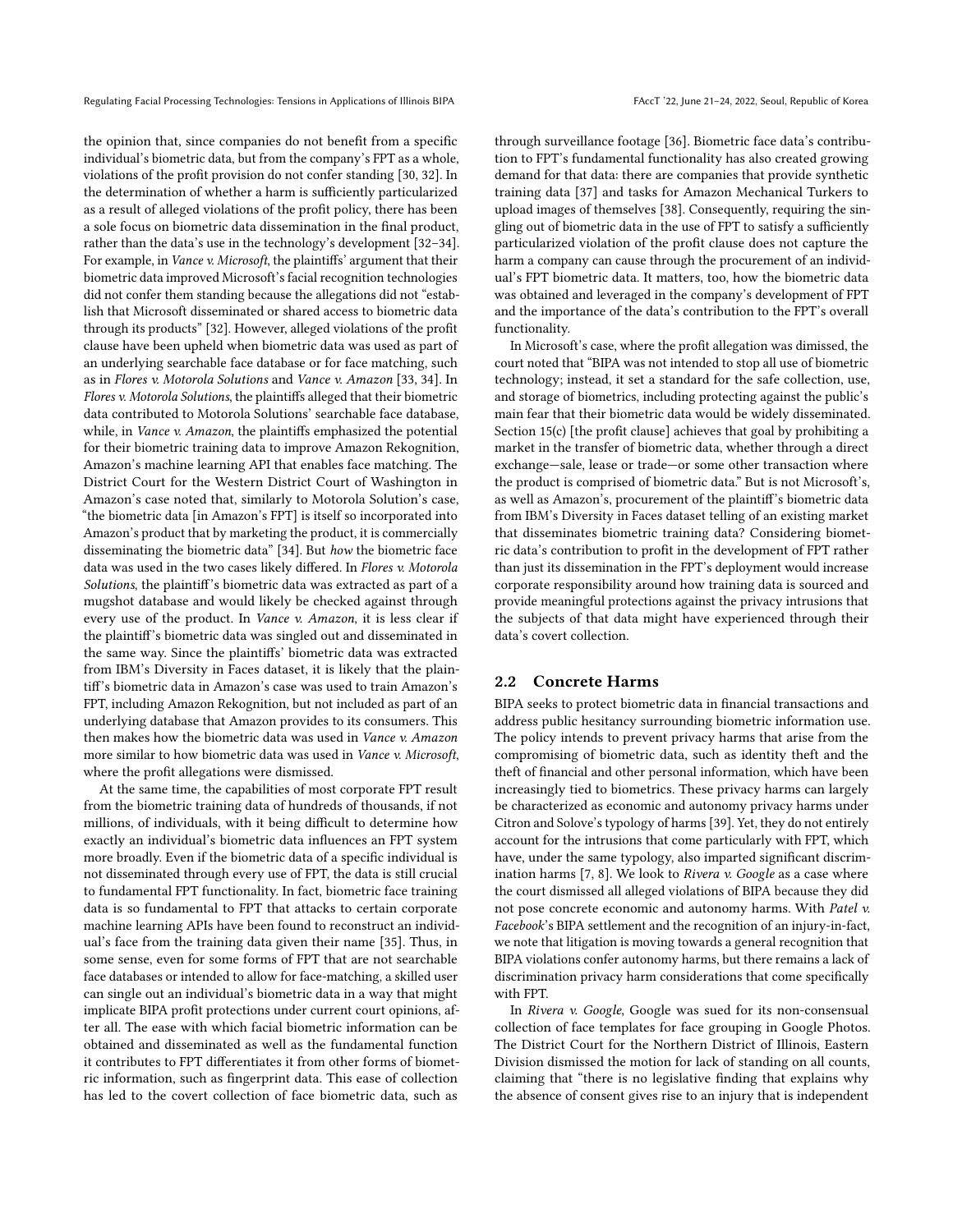of the risk of identity theft" [\[40\]](#page-9-26). With this opinion, there is the implicit assumption that concrete privacy harms under BIPA only arise from potential external access to biometric data and security risk, not necessarily from the non-consensual collection of data from private corporations that stays internal. The court's focus on the harm of data breach aligns with BIPA's legislative intent to protect against identity theft, as well as the policy's focus on how biometric information is collected and disclosed rather than used, echoing the argument presented in [\[41\]](#page-9-27) that courts have determined harms resulting from a violation of BIPA by asking what harms are introduced as a result of not disclosing that biometric information was collected, rather than by asking how people were or could be harmed by how the information was used.

In contrast, in Patel v. Facebook, the Court of Appeals for the Ninth Circuit ruled that Facebook's violation of BIPA constituted an "injury in fact", already concrete and particularized. The Ninth Circuit's analysis of this case noted the potential for face templates collected by Facebook to be used in more surveillant contexts, both internally by Facebook and by others externally to, for example, identify a user in a "surveillance photo taken on the streets or in an office building" [\[42\]](#page-9-28). This led the court to uphold the motions on all counts, acknowledging that "a violation of the Illinois statute injures an individual's concrete right to privacy", that even the internal collection of biometric data qualifies a concrete injury [\[42\]](#page-9-28).

Certainly, courts' broad recognition of harms arising from BIPA as concrete can place meaningful guardrails on the development of FPT that target individuals, but this general recognition may not address the severity of the privacy harms that disproportionately affect marginalized groups. In the complaint for Flores v. Motorola Solutions, the plaintiffs noted that, to be included in the mugshot database from which Motorola Solutions extracted biometric identifiers, one merely had to have been arrested, even if the arrest was made in error. With Motorola Solutions' face database and technology being sold to and used especially by law enforcement, marginalized populations are more easily found through the "perpetual line-up" that such FPT enables [\[74\]](#page-10-1). The court acknowledged that individuals in publicly published photographs also deserve privacy protections for their biometric data but did not acknowledge the additional harm of increased findability that could come with those photographs being mugshots. Similarly, in Vance v. Amazon, where the feature of face matching with images from a "diverse" dataset was emphasized in the court opinion, there was no discussion of discrimination harms that could come with the targeting of underrepresented individuals in the procurement of such a dataset [\[33\]](#page-9-20). The focus of court opinions on economic and autonomy harms is unsurprising given BIPA's legislative intent and the breadth of technology it governs, but it has meant correspondingly little consideration for the discrimination harms that FPT development and deployment has the potential to impart.

#### 3 CONSIDERATIONS

BIPA litigation has highlighted a number of tensions in privacy values between technical and legal communities. We center technical communities heavily involved in the development of FPT, focusing on private industry, and we center legal communities involved in the application of the policy, focusing on courts. By tensions, we

mean areas where the technical operationalization of BIPA may create unintended and undesirable incentives for FPT development, as well as areas where BIPA litigation can serve to illuminate the limitations of solely technical methods in achieving legal privacy values. In this section, we discuss four relevant points. In Section [3.1,](#page-3-0) we note that, while the technical community may consider on-device data processing as an avenue to achieve privacy preservation, the legal community emphasizes control over data processing even if that processing occurs on-device. In Section [3.2,](#page-5-0) we note that, while BIPA places a strong focus on written consent in the development of privacy-preserving FPT, there remains ambiguity about how consent should be prioritized within the technical community. In Section [3.3,](#page-6-0) we note that, while the technical community has made efforts to increase privacy protections in facial images, BIPA explicitly excludes its protections for facial images, which, taken to the extreme, could push against those very efforts. Lastly, in Section [3.4,](#page-7-0) we note that, while FPT purpose of use has become increasingly consequential in design and deployment decisions, the way that technology resulting from biometric identifiers or information is used is not considered as part of BIPA or court opinions.

#### <span id="page-3-0"></span>3.1 Control and Battery Consumption

It is generally presumed in the technical community that data analysis and machine learning model training that occurs "locally" or "on-device", such that the data never touches company servers, provide greater levels of privacy [\[44,](#page-9-29) [45\]](#page-9-30). Accordingly, in lawsuits, companies have attempted arguments that, because their processing of biometric data is done locally, FPT regulations do not apply. However, FPT BIPA lawsuits have pointed to the importance of consumer control over the data processing that occurs on their devices, even if the data resulting from the processing may not touch company servers. Arguments about device battery consumption in legal complaints also introduce another dimension of consideration in technical on-device processing and privacy-preserving methods. Court opinions regarding data possession and the role of energy consumption in determining privacy harms can be contrary to commonly held values in the technical community, but can expand what it means for a technology or a technical method to be "privacy-preserving".

In Hazlitt v. Apple, Apple claimed that, because face templates for face grouping in the photos application were only collected and processed locally on user devices, Apple did not possess the biometric data in a manner that could imply BIPA protections [\[43\]](#page-9-31). This claim reflects narratives in the technical community that on-device processing broadly implies an increased level of privacy protection, perhaps, to the point where other privacy-preserving mechanisms such as consent and control are no longer needed. Accordingly, privacy-preserving and anonymization techniques have emphasized the obscuring of consumer data before that data is sent to servers [\[46,](#page-9-32) [47\]](#page-9-33). For example, local processing is important in federated learning, a privacy-preserving machine learning technique, where, rather than having a model training data in a centralized server, data is decentralized across user devices. This technique has been used for privacy-preserving image classification [\[48\]](#page-9-34), and there is a proposal for the use of federated learning to train face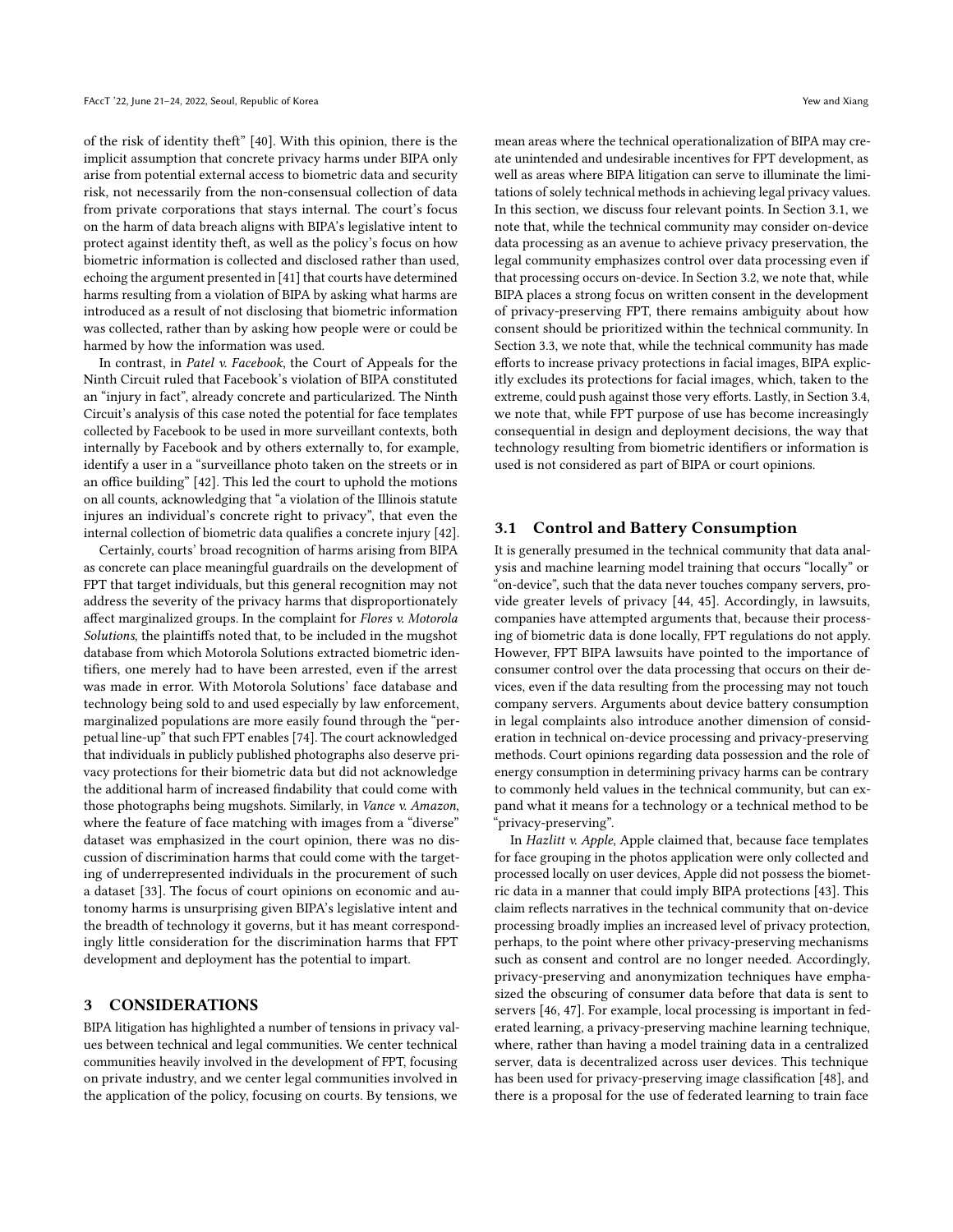| <b>Theme</b>                       | Values in FPT Development                                                                                                                                                                                                                                                                                                           | Values in BIPA Litigation and Policy                                                                                                                                                                                                                                                                                                                                                                                                                                                                        |
|------------------------------------|-------------------------------------------------------------------------------------------------------------------------------------------------------------------------------------------------------------------------------------------------------------------------------------------------------------------------------------|-------------------------------------------------------------------------------------------------------------------------------------------------------------------------------------------------------------------------------------------------------------------------------------------------------------------------------------------------------------------------------------------------------------------------------------------------------------------------------------------------------------|
| Control and Battery<br>Consumption | On-device data processing is a privacy-preserving<br>mechanism that can absolve data of the privacy pro-<br>tections that a company might otherwise be respon-<br>sible for if the data was processed on its servers.                                                                                                               | User control over data is crucial even when process-<br>ing occurs locally; when users do not have control<br>over data processed on-device, the company may<br>possess that data under BIPA. The battery power<br>consumed when data is processed on devices also is<br>considered a legally cognizable harm under BIPA.                                                                                                                                                                                   |
| Consent                            | There is division in the prioritization of consent<br>among other values, such as fairness and the re-<br>liance on other legal mechanisms, such as licenses<br>in the acquisition of biometric information and fa-<br>cial images.                                                                                                 | BIPA and BIPA litigation place a strong focus on<br>consent, both when companies already have a rela-<br>tionship with the subjects of biometric information<br>(for example, when the subjects are on the com-<br>pany's image-sharing platform) and when compa-<br>nies do not have a relationship with the subjects of<br>biometric information and acquire it another way.                                                                                                                              |
| Identifiability                    | Face obfuscation and blurring in the de-<br>identification of facial images are important<br>in preserving privacy. Additionally, the degree<br>to which the subject of a particular technology<br>resulting from biometric data or of the biometric<br>data can be used to identify that subject is an<br>important consideration. | BIPA explicitly excludes photographs from its defi-<br>nition of biometric identifiers and biometric infor-<br>mation, hence not encompassing the privacy pro-<br>tections of image subjects. Additionally, the legal<br>focus on the collection of "scans of face geometry"<br>without consideration of the identifiability of those<br>scans points to possible privacy tensions in face blur-<br>ring operations that may collect and utilize scans<br>of facial geometry from images in pre-processing. |
| Purpose of data use                | The purpose for which data and FPT are used are<br>central to determinations of the ethical valence of<br>the technology.                                                                                                                                                                                                           | BIPA regulates information and is agnostic as to<br>how that information is used or how a particular<br>technology built using the information is used.                                                                                                                                                                                                                                                                                                                                                     |

#### Table 1: : Tensions between technical and legal communities.

recognition models [\[49\]](#page-9-35). Snap also uses device-distributed machine learning and federated learning to power its lens feature [\[50\]](#page-9-36).

However, the Disctrict Court for the Southern District of Illinois in Hazlitt v. Apple emphasized that, even if on-device data processing can provide greater privacy protections, it does not necessarily absolve that data of privacy protections that would otherwise be afforded to data processed on company servers. Citing an Illinois Supreme Court determination that possession "occurs when a person has or takes control of the subject property or holds the property at her or his disposal", the District Court in Apple's case ruled that "Plaintiffs have adequately alleged that Apple possessed their biometric data such that BIPA section 15(a) applies to it" and did not dismiss the count [\[43\]](#page-9-31). While the plaintiffs' biometric data was not transmitted to company servers, they did not have control over whether biometric data was collected or whether face detection or template extraction was used for face grouping on their devices. They could not disable face grouping on their device, nor could they remove the "People" album. This court opinion that companies still possess data on consumer devices in a way that implicates responsibilities for privacy protections similarly reflects public outrage at the privacy intrusion over the lack of control that resulted from Apple's since-delayed NeuralHash perceptual hashing model program, for which Apple similarly emphasized

on-device processing and anonymization techniques but left users without control over how their data was handled [\[51\]](#page-9-37).

Another aspect of on-device processing that has been explored in privacy cases is battery consumption and device storage. Appealing to economic injuries to establish standing in courts, plaintiffs have attempted arguments about device battery consumption. In a complaint filed against TikTok for violation of multiple laws, including BIPA and the California False Advertising Law, the plaintiffs alleged that TikTok's conduct led to harm to their mobile devices and incurred unnecessary electricity usage costs because of Tik-Tok's collection of personally identifiable and biometric image and video information [\[52\]](#page-9-38). This complaint suggests the importance of cost considerations in data collection on-device, even when data collection and model training are "privacy-preserving". There are already hints of this consideration in private industry, with Snap acknowledging the importance of being "mindful of device and network resources and the types of models that can be used given the constraints" [\[50\]](#page-9-36).

However, it has been suggested that arguments about battery consumption do not actually capture the essence of the actual privacy harms. Instead, arguments about battery consumption in privacy complaints arise out of perverse incentives for plaintiffs to cite harms that would be recognized as concrete [\[39\]](#page-9-25). Certainly,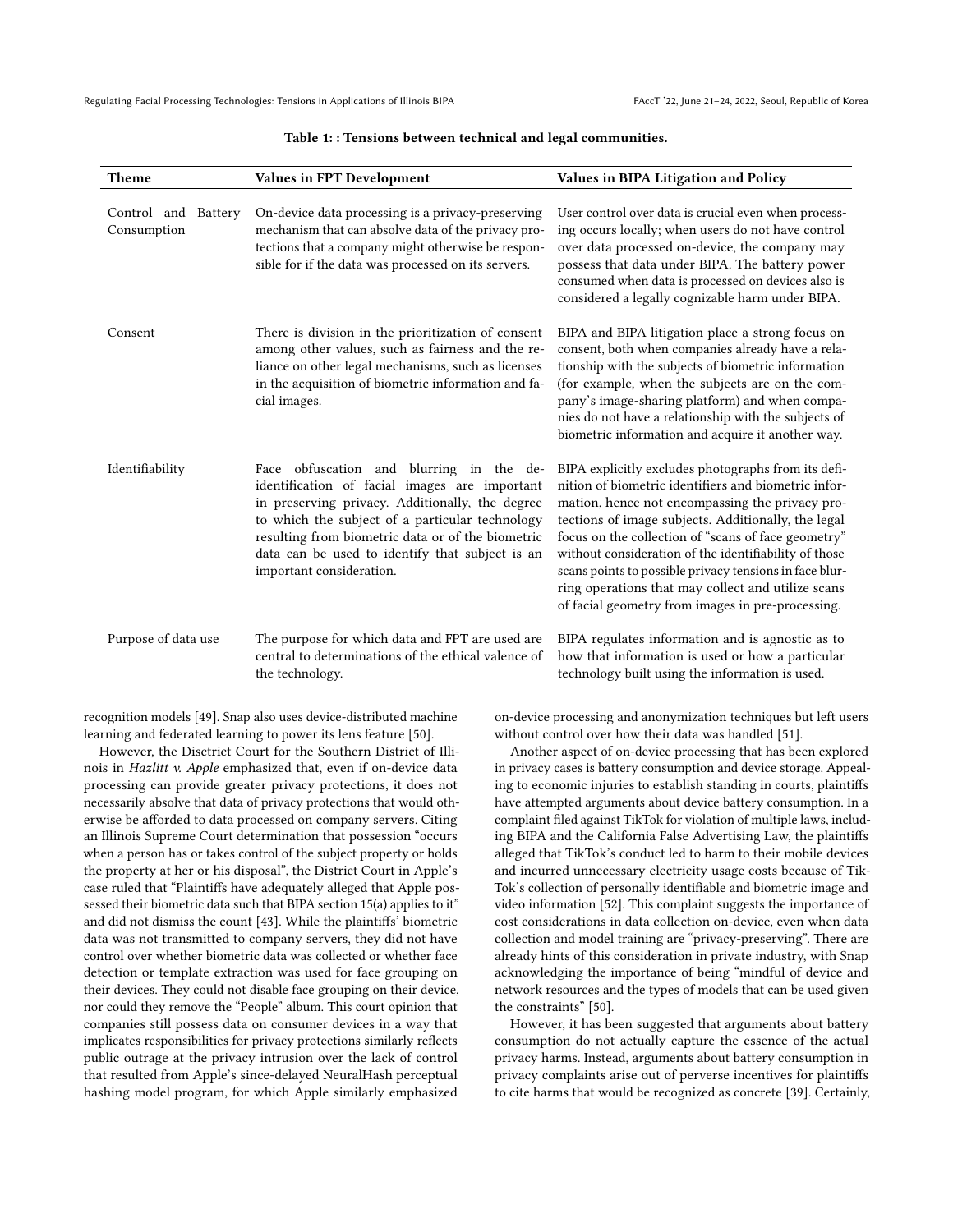the prioritization of device battery consumption as a privacy harm above all else may discourage on-device processing even where it can be privacy-preserving, but the point here is that data processing that occurs on user devices should not necessarily absolve the responsibility that comes with the possession or processing of the data. Even aside from energy consumption, Kearns and Roth [\[53\]](#page-9-39) note that privacy-preserving techniques in industrial applications are generally utilized as an avenue to access new and more aggregations of user data, rather than retroactively applied to existing algorithms that run on user data to increase privacy protections. With anonymization techniques and on-device processing framed within industry as new ways to collect more data and touted to the public as privacy-preserving, these legal cases highlight that preserving privacy is a multidimensional problem, with on-device processing and anonymization techniques being approaches from just one axis. Court opinions from BIPA litigation underscore that technical approaches to privacy are not enough, surfacing other dimensions of privacy-related harms, such as the lack of user control over the features and data processing that are on their devices, as well as the lack of transparency over the energy costs of contributing their data to the company's ML models.

#### <span id="page-5-0"></span>3.2 Consent in the Collection of Biometric Data

Under BIPA, informed consent involves providing a written notice that a biometric identifier or biometric information is being collected and stored; providing the purpose and how long for which the information is being collected, stored, and used; and receiving a written release by the subject of the biometric information. Recent FPT litigation demonstrates BIPA's governance of consent in the procurement of biometric data from public image sources, where subjects of biometric information do not have any relationship with the entity collecting it. This is of particular relevance in the computer vision community, within which preserving privacy in the procurement of data from public images is a critical ethical challenge. Table 1 in [\[55\]](#page-9-40) highlights how, in some of the most popularly used large-scale image datasets containing facial images, none of images were collected consensually. With the majority of surveyed scientists believing that images are permissible to collect if they are available online or based on licenses [\[57\]](#page-9-41), BIPA's singular focus on informed consent for privacy-preserving FPT may not be similarly shared by the technical community.

Privacy and fairness in the development of FPT can be difficult to optimize for simultaneously [\[56\]](#page-9-42). While Buolamwini and Gebru [\[10\]](#page-8-9) attributed the unfairness and disparities in the performance of FPT for darker-skinned, feminine-presenting individuals to a lack of sufficiently diverse training datasets featuring such individuals, as Xiang [\[56\]](#page-9-42) discusses, with the need for millions of images in the development of FPT, from a large number of globally diverse data subjects is a non-trivial task that can easily go wrong and requires clearer regulatory guidance. Andrus et al. [\[58\]](#page-9-43) also highlight the many privacy challenges to mitigate biases within AI systems, including challenges that come with obtaining consent for the procurement of demographic data to be able to check for diversity and bias in the first place. Xiang [\[56\]](#page-9-42) also notes the differences between companies that can collect large image datasets from users who upload their images for free and provide consent in

exchange for services versus companies that do not have users directly providing such data, highlighting possible competition issues. This suggests the need for investment in more open, consensual datasets that comply not only with privacy laws but also strong diversity requirements and fair compensation of data subjects.

While usage of publicly available images is common in computer vision, including in efforts to develop less biased models, a string of BIPA lawsuits spurred by the release of IBM's Diversity in Faces dataset [\[59\]](#page-9-44) concluded that written consent is required even if the images are public and the companies do not have a relationship with the data subject. In *Vance v. IBM*, IBM was sued for the nonconsensual extraction of plaintiffs' biometric data in the curation of IBM's Diversity in Faces dataset [\[31\]](#page-9-17), which was released and curated by IBM in response to challenges in building fair FPT [\[59\]](#page-9-44). Diversity in Faces consists of a selection of one million facial images from the YFCC100m dataset, which is a collection of over 99 million photographs from Flickr under a creative commons commercial or non-commercial license [\[60\]](#page-9-45). The court affirmed the plaintiffs' allegations of IBM's BIPA violations requiring written consent in the collection and dissemination of biometric information. Building off this lawsuit, in Vance v. Microsoft and Vance v. Amazon, Microsoft and Amazon were sued for using IBM's Diversity in Faces dataset to train their FPT. Similarly, while the companies argued that the consent policy did not apply when there was not a direct relationship between the subject of the information and the company, the court overseeing these two cases had the opinion that consent under BIPA Section 15(b) is required "when a private entity collects, captures, purchases, trades for, or gets biometric data in some other way" [\[61\]](#page-9-46), and that Microsoft and Amazon procured the data "some other way" through IBM's dataset.

But even with BIPA's requirement of consent from subjects in public data sources, there remains uncertainty around how consent should and can be obtained from subjects in sources that historically have been treated as "fair game" for computer vision researchers. For example, for datasets that include the biometric information of subjects from Flickr images, the subjects of those images may not have any relationship with the publishers of the images. What is reasonable to ask companies to do to obtain consent from those subjects in these instances? Would those data sources simply be off-limits? What does that imply for past models developed using those images?

Other legal mechanisms that have been counted on to protect individuals' rights with regard to image datasets, such as copyright and licenses, have also not been the most effective. Copyright does not protect the privacy rights of subjects of the photograph, but the expression rights of the authors of the photograph. As Sobel [\[62\]](#page-9-47) notes, what is useful to facial processing algorithms is usually not the portions of photographs that contain copyrightable artistic expressions, but clear, plain images of faces. So, the data that is useful to these algorithms is "unrelated to the expression in a photograph that copyright protects" [\[62\]](#page-9-47). Peng et al. [\[63\]](#page-9-48) also suggest the ineffectiveness of licenses in prohibiting commercial use of datasets, noting the use of certain datasets in commercial settings against the curators' intentions.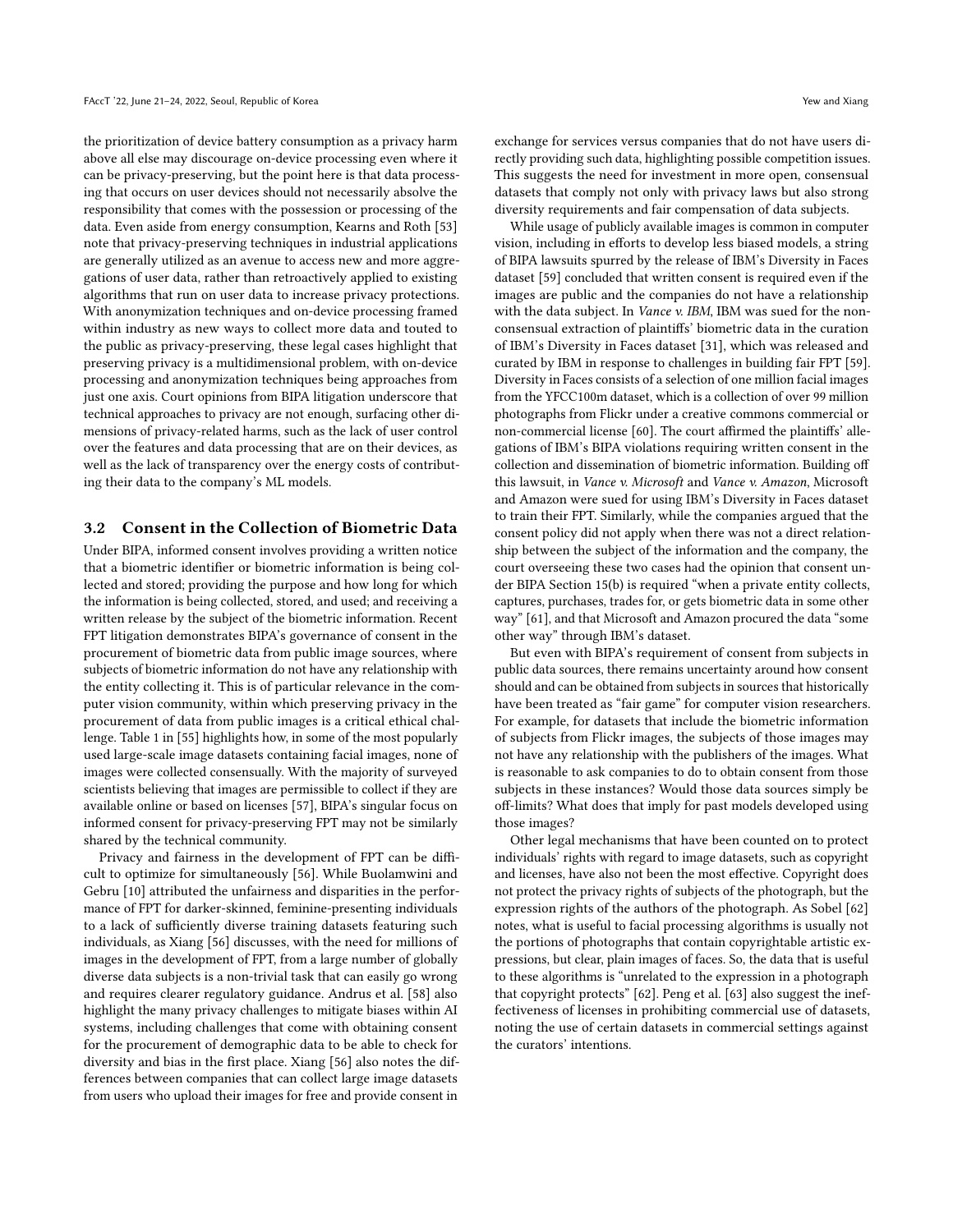## <span id="page-6-0"></span>3.3 Identifiability

BIPA litigation has surfaced two points in the realm of subject identifiability in FPT. First, because, for FPT, BIPA broadly protects "scans of face geometry", the identifiability of a particular technology that utilizes scans of face geometry has not been considered, as long as scans of face geometry are implicated. Additionally, the identifiability of scans of face geometry themselves have not mattered, as long as they are scans–meaning, face templates and facial landmarks have so far been treated similarly. This might run counter to both BIPA itself, which considers these scans "biometric identifiers" and emphasizes the potential for identity theft, as well as values in the technical community, which might emphasize the potential for identification. Second, while the technical community has made strides in techniques such as face replacement and obfuscation [\[64,](#page-9-49) [65\]](#page-9-50) to decrease the level of identifiability of subjects in images and videos, BIPA explicitly excludes protections for photographs, including facial photographs, and BIPA FPT litigation has not addressed subject identifiability in images. There is a contrasting lack of acknowledgement by courts of the degree of identifiability of a piece of technology or data and the harms resulting from the collection and distribution of identifying facial images. In this section, we elaborate on and discuss the implications of these two points for FPT development.

As long as scans of face geometry are collected and used, it has not been seriously considered in courts whether the scans or the particular technology resulting from the scans identifies or has the capability to identify individuals. Both Apple and Shutterfly claimed that their face grouping technologies are "anonymous" because the technology does not attempt to identify any faces, but to group similar faces [\[30,](#page-9-16) [66\]](#page-9-51). Shutterfly settled the lawsuit with \$6.75 million before the argument could be addressed [\[66\]](#page-9-51). However, the District Court did not agree with Apple that face grouping was anonymous because Apple still collected face templates, considered a scan of face geometry. But even when the underlying data is a scan of face geometry, the identifiability of the scan can vary. In TikTok's settlement document, TikTok claimed that both the facial landmarks it collects and the demographic data generated from its landmarking technology are anonymous [\[52\]](#page-9-38). The company emphasized that the landmarks are incapable of identifying individuals and are used to locate certain features of the face and to derive visual patterns that indicate demographic characteristics. It is generally the case that facial landmarks have fewer identifying capabilities than face templates, but TikTok's argument was not explored further because TikTok settled the lawsuit [\[52\]](#page-9-38). This settlement might still speak to BIPA's emphasis on general scans of face geometry and the lack of consideration the policy has for the actual identifying capabilities of the scans or the technology resulting from the scans. This is especially interesting given the focus of the policy's legislative intent on identity theft and the uniqueness of biometric data to a particular individual.

Another feature of BIPA that can lead to identifiability tensions in the development of FPT is its explicit exclusion of photographs. In Vance v. IBM, landmarks and other measurements were extracted from the plaintiff's facial images and published alongside their facial images as part of the Diversity in Faces dataset. The plaintiff's complaint in IBM's case noted the privacy intrusion that came

with the mass collection and distribution of their identifying facial images as well as biometric data [\[67\]](#page-9-52). On the other hand, the court, in line with BIPA, focused on the biometric measurements that accompanied the images [\[31\]](#page-9-17). The explicit exclusion of photographs from BIPA's definition of biometric identifiers, and, thus, BIPA protections, has placed legal focus on the extraction of biometric data from facial images, rather than on the mass collection and distribution of facial images themselves as part of image datasets. Indeed, in American Civil Liberties Union v. Clearview AI, Inc., the court noted that "BIPA does not prohibit Clearview from collecting or republishing publicly-available photographs or expressing an opinion about who is pictured in them" [\[68\]](#page-9-53).

While facial images in the context of FPT tend to be inextricably tied to biometric data extraction, images themselves are also identifying pieces of data. Even without face templates or facial landmarks attached to them, images are still identifying and can include sensitive information such as time and location data [\[69\]](#page-9-54). In image databases used for training computer vision technologies, after the images are selected and used as part of the image dataset, it is possible that the image is subsequently removed from the original source while it still lives on in the dataset. In fact, as Peng [\[70\]](#page-10-2) notes, images that are removed from training datasets can become even more widely distributed, as they are included in copies of datasets made by other researchers. Additionally, the harms that can come from the non-consensual collection and distribution of facial images versus the non-consensual collection and distribution of biometric information have also been addressed as distinct privacy harms in the literature [\[71\]](#page-10-3) (though both can be imparted through FPT development and deployment). Perhaps in recognition of the distinct privacy intrusions that can come with the distribution of identifying facial images, other policies such as the CCPA [\[16\]](#page-9-2) and the EU General Data Protection Regulation (GDPR) [\[72\]](#page-10-4) include facial images as part of their definitions of biometric data.

The exclusion of facial images from privacy protections in privacy policies for FPT can also present conflicting incentives in de-identification processes for the development of FPT. With BIPA being agnostic to both the identifiability of the technology resulting from the use of biometric identifiers and the biometric identifiers themselves, the bounds of its regulatory power for technical operations that could increase the level of privacy in image datasets become murky.

One goal in the technical community is to allow researchers access to good quality image data while maintaining the privacy of faces in images. Towards this goal, ImageNet, one of the largest and most widely used image datasets for object detection (not for face detection or recognition tasks), was re-released with obfuscated faces [\[64\]](#page-9-49). Yang et al. [\[64\]](#page-9-49) show that, even with face obfuscation, object detection algorithms trained on ImageNet still exhibit a high degree of accuracy for object-related tasks. The authors use Amazon Rekognition's face detection API to detect faces and crowdsourcing to further refine their results. What is worth noting here, though, is that Amazon Rekognition's DetectFaces operation detects faces by looking for "key facial features such as eyes, nose, and mouth" [\[73\]](#page-10-5). By default, the location of those features are returned when a call to the API is made, but they are not used in the annotations and the call is a non-persisting call, This means that data extracted or used during the function call is not stored [\[73\]](#page-10-5). Here, bounding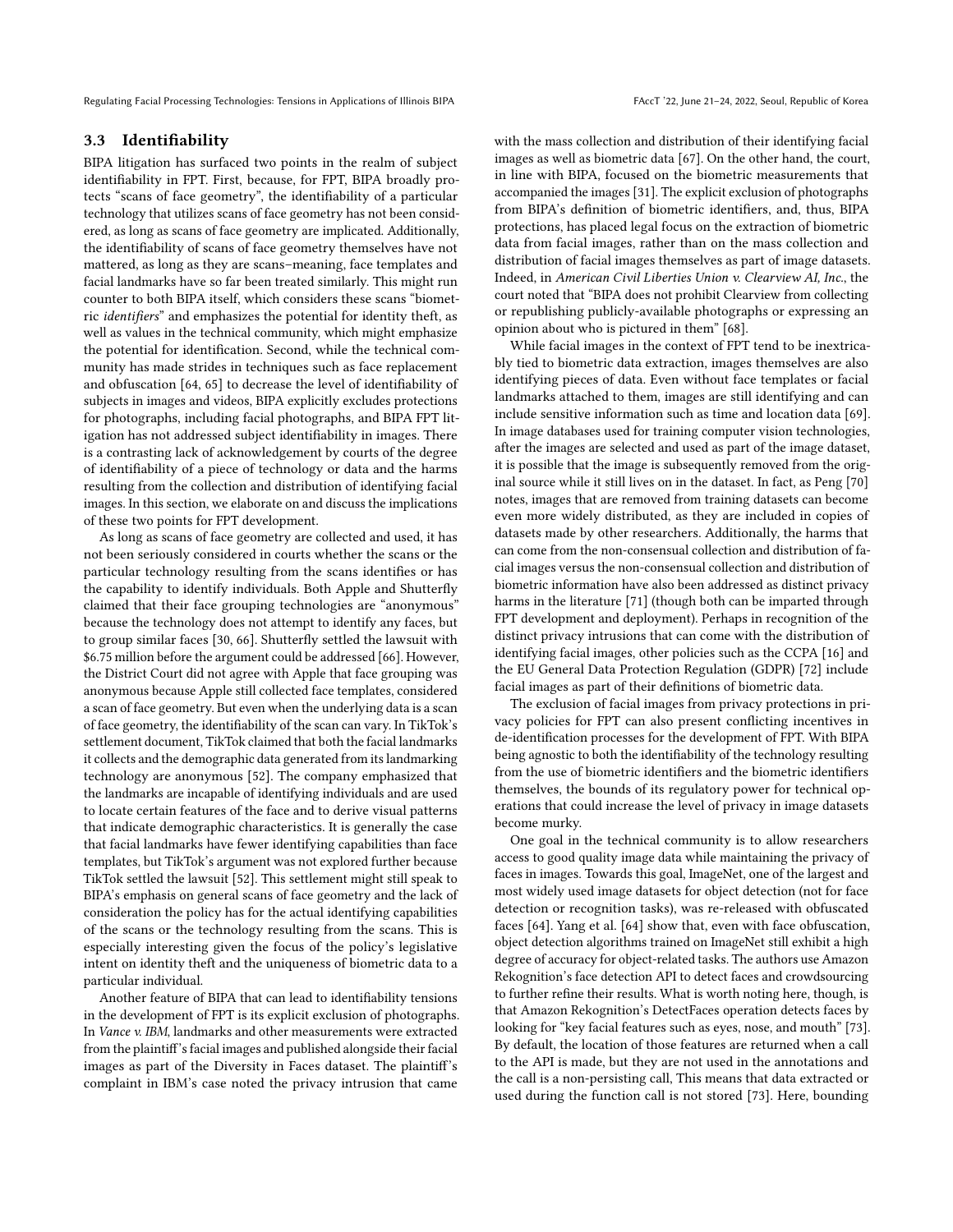boxes from the API, which may use facial landmarks, are required in the blurring of faces in images. So, if facial landmarks are considered biometric identifiers, the collection or capturing of these facial features by private entities would require notification and consent from subjects under BIPA. Taken to the extreme, perhaps counterintuitively, facial obfuscation on images to increase the level of privacy for subjects in the images could potentially violate BIPA because of the facial landmarks extracted along the way. This points to a tension in ambiguity between privacy protections for subjects in facial images, which has become increasingly important within the technical community, and protecting the subjects' scans of face geometry. But because facial images are not given any privacy protections under BIPA in the first place, it becomes unclear what the policy creates incentives for in this case.

The privacy intrusion that comes with the collection and distribution of identifying facial images has been addressed as part of FPT complaints and in the technical community, but has not been addressed in BIPA or BIPA litigation. It could be helpful, in laws that do include facial images as part of their definition of biometric data, to have clarity about privacy protections for images that have been blurred, or to provide incentives for companies to pursue privacy-preserving techniques for images. Additionally, the actual identifying capabilities of the facial data that have been grouped under "biometric identifiers" have yet to be seriously considered. Regulatory consideration of the identifying capabilities of different scans of face geometry and the different kinds of legal protections that should be afforded as a result can be helpful, perhaps lending different treatment to facial landmarks that outline someone's eyes and lips just enough for virtual makeup application and the face templates used to unlock phones.

#### <span id="page-7-0"></span>3.4 Purpose of Data Use

Unlike federal privacy laws that protect specific domains of information, such as the Health and Insurance Portability Act (HIPAA) and Family Educational Rights and Privacy Act (FERPA), BIPA protects types of biometric identifiers and information rather than the purpose or the context in which the information is used. While disclosure of the purpose of information use is required as part of BIPA's consent policy, the purpose of use does not change the degree of protection that BIPA provides. However, as the survey in [\[41\]](#page-9-27) suggests, people have very different attitudes based on how their biometric data is used. BIPA's governance of information has allowed it to govern multiple steps in the building and deployment of a broad range of FPT, but the policy's affordance of the same level of privacy protections to biometric identifiers and information no matter how the data is used contrasts significantly from surveyed attitudes, as well as attitudes in the technical community about how to reason about the contextual design of FPT.

Much of the discourse surrounding FPT harms is concerned with its use in high-stakes areas, such as in law enforcement, where the utilization of FPT has led to false arrests and bannings from commercial establishments. A combination of the efficiency with which potential face matches can be found with FPT and the inaccuracy of FPT on dark-skinned and/or feminine-presenting faces create breeding grounds for disaster. Additionally, aside from assessments of potential material harms, how people perceive the level of privacy

intrusion introduced by FPT is also highly related to how it is used. For example, while people may generally be comfortable with the use of FPT to unlock their phones, they are generally uncomfortable with the use of FPT to surveil in public contexts [\[41\]](#page-9-27).

Similarly, there is an attitude among FPT researchers that the ethical risks associated with face filters differ from the risks associated with searchable face databases, with one researcher bringing up an implicit distinction that is made within the technical community between face filters and surveilling face identification technology—noting that "no one's threatening your Snapchat filter" [\[75\]](#page-10-6). Except that, in some sense, people are. TikTok's collection and use of facial landmarks from its users for face filters, stickers, and demographic classification without obtaining requisite consent landed the company in a 92-million-dollar BIPA settlement [\[52\]](#page-9-38). In this situation, the major privacy intrusion may not be in the possession of the data itself or in the application of that data to impose face filters and stickers on users, but in the misuse of facial landmarks to perform unexpected and intrusive operations, such as demographic classification for advertisement targeting. But, under BIPA, policies do not differentiate between use cases of facial landmarks. In TikTok's settlement document, the court suggests that it is the underlying data itself that gives rise to BIPA protections, not necessarily their applications [\[52\]](#page-9-38). Given BIPA's focus on information, just the underlying data in face filters and demographic classification is considered in determining the plausibility of BIPA protections, not how the FPT is used. The policy's approach, then, differs quite substantially from the European Union's proposed Artificial Intelligence Act, which has separate policies based on whether the use of an AI system is "high-risk" or "low-risk". Under the EU's proposed AI Act, the use of AI systems that detect demographic information using biometric data, or "biometric categorisation systems", must be disclosed [\[76\]](#page-10-7). It might govern TikTok's use of biometric data to categorize its users differently from its use of biometric data to apply face filters, more aptly capturing the privacy intrusion that is described in [\[74\]](#page-10-1). Just as Selbst et al. [\[77\]](#page-10-8) encourages the widening of abstraction boundaries in the development of facial recognition technology to encompass the contexts under which they are deployed, we also encourage a policy approach that considers the context under which biometric data or FPT are used.

# 4 TECHNOLOGY AND POLICY IMPLICATIONS

With private and public actors building FPT in an increasing number of settings, these privacy tensions imply several implications for FPT policies and FPT development moving forward. Firstly, it is important for FPT policies to recognize protections for subjects of both facial images and biometric data, and possibly a consideration of the intersection of these protections, such as cases where the obfuscation of faces on a large scale require the extraction of biometric data. Here, it may be helpful to acknowledge privacy-preserving techniques for both forms of data, such as the encryption of biometric data and face obfuscation in images. For example, ways in which other policies have created incentives for the employment of privacy-preserving techniques have been through carve-outs for when data is anonymized under GDPR [\[72\]](#page-10-4) or encrypted under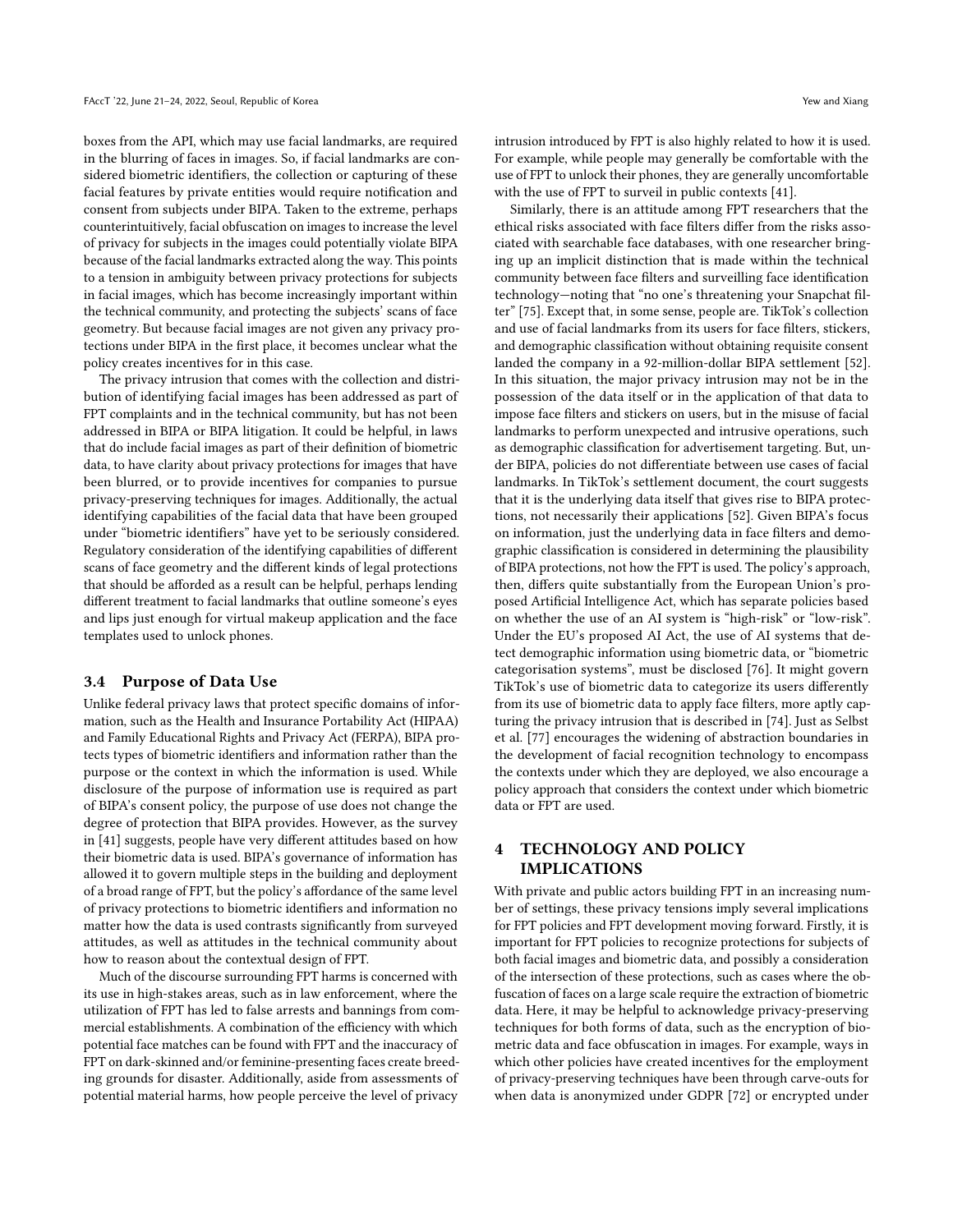CCPA [\[16\]](#page-9-2). The effects of Illinois BIPA's governance of FPT thus far have generally just been companies just not offering certain biometric features in Illinois [\[26,](#page-9-12) [28\]](#page-9-14), rather than an effort to comply with the policy in the development of FPT. There is not a clear path that the policy offers companies who do want to build and deploy technologies in Illinois that incorporate biometric data. On the other hand, under the GDPR, many companies have invested in anonymization techniques, and there have been several large-scale implementations of anonymization libraries [\[78,](#page-10-9) [79\]](#page-10-10). Meanwhile, it is important for FPT developers to keep privacy values beyond purely technical notions of anonymization in mind. These considerations include user control over data, even if all data processing happens on the device, and, perhaps, even the consideration of battery consumption involved in the processing of data for a purpose that the user did not consent to.

Second, it is important to critically examine the role of identifiability in FPT policies. High levels of identifiability and identity theft should not be the only markers of a cognizable privacy intrusion in the context of FPT. For instance, facial landmarks, which typically do not provide as much identifiability information as face templates, can also be used in emotion recognition and to infer sensitive characteristics such as race and gender. But, where identifiability harms are present, it can be important to address the feasibility of identification from different forms of FPT and data used for FPT, e.g., the difference in identifiability levels in face templates versus facial landmarks. Next, there should be a consideration of the settings and contexts under which FPT are deployed. Public attitudes towards FPT suggest that there is less of a privacy intrusion with FPT applied onto oneself, such as the use of facial information to log into a bank account or the application of face filters, versus the collection of facial information through surveillance in a commercial establishment or on a public street [\[41\]](#page-9-27). This difference in the level of privacy intrusion when FPT are applied to oneself versus when FPT are used by someone else may also be captured in the EU AI Act's emphasis on remote biometric identification [\[76\]](#page-10-7).

Finally, FPT policies should provide meaningful guardrails in the procurement of biometric training data. Determinations of particularized harms in the context of BIPA's profit clause bring to light a lack of recognition of the value and contribution of biometric training data for FPT, as well as the growing market for biometric training data. For FPT policy to provide these guardrails, there must be a recognition of the fundamentality of training data to FPT functionality and the privacy intrusions that can come, not only with the dissemination of biometric data in the final product, but also the procurement of that data in the development of FPT.

## 5 CONCLUSION

An understanding of privacy values for FPT in technical and legal communities is crucial to the development of well-informed technology policies and the development and deployment of FPT that are aligned with human norms more broadly. In this paper, we establish and explore Illinois BIPA's role as a major governing mechanism for FPT in the United States, point out four disconnects in considerations between technical and legal communities that have arisen out of BIPA litigation and suggest implications for future policy design and FPT development. We found that (i) while

the technical community has placed significant privacy value in on-device processing, the legal community has emphasized control over data even when it is completely processed on-device and in fact treats the battery power used in on-device processing as an economic harm; (ii) while the technical community has made strides in de-identification techniques for FPT, such as for face obfuscation, there is not an accompanying legal acknowledgement of these advances in BIPA litigation; (iii) while the legal community has emphasized informed consent as an important value in privacy-preserving FPT through BIPA, the technical community's implementation of informed consent has been very mixed, especially when pursuing other values like fairness; and (iv) while the technical community has placed an emphasis on the purpose of data use in determining levels of privacy protections, BIPA has treated the collection of data for all use cases similarly. Addressing these disconnects will be critical in the development of policies and technologies that are, taken together, oriented towards the mitigation of harms.

## ACKNOWLEDGMENTS

We thank Jerone Andrews and Dora Zhao for their terrific insight and their support throughout this research project. We are also grateful to Berhard Egger and Leilani Gilpin for clarifications about the identifiability of different forms of facial data, as well as to Kaiyu Yang for answering questions about ImageNet obfuscation. Finally, we thank Christian Cmehil-Warn for helpful discussions, Rebecca Spiewak for her valuable edits, and the anonymous reviewers for their constructive feedback.

#### REFERENCES

- <span id="page-8-0"></span>[1] In re Facebook Biometric Information Privacy Litigation, (N.D. Cal. 2021) (ORDER RE FINAL APPROVAL, ATTORNEYS' FEES AND COSTS, AND INCENTIVE AWARDS. Signed by Judge James Donato on 2/26/2021. (jdlc2S, COURT STAFF) (Filed on 2/26/2021)), [https://www.govinfo.gov/app/details/USCOURTS-cand-](https://www.govinfo.gov/app/details/USCOURTS-cand-3_15-cv-03747/USCOURTS-cand-3_15-cv-03747-16)[3\\_15-cv-03747/USCOURTS-cand-3\\_15-cv-03747-16.](https://www.govinfo.gov/app/details/USCOURTS-cand-3_15-cv-03747/USCOURTS-cand-3_15-cv-03747-16)
- <span id="page-8-1"></span>[2] Jerome Pesenti. 2021. An Update On Our Use of Face Recognition. [https://perma.](https://perma.cc/4L3M-7EEZ) [cc/4L3M-7EEZ.](https://perma.cc/4L3M-7EEZ)
- <span id="page-8-2"></span>Inioluwa Deborah Raji and Genevieve Fried. 2020. About Face: A Survey of Facial Recognition Evaluation. Presented at the AAAI 2020 Workshop on AI Evaluation.
- <span id="page-8-3"></span>[4] Dave Gershgorn. 2021. Black teen barred from skating rink by inaccurate facial recognition. [https://www.theverge.com/2021/7/15/22578801/black-teen-skating](https://www.theverge.com/2021/7/15/22578801/black-teen-skating-rink-inaccurate-facial-recognition)[rink-inaccurate-facial-recognition.](https://www.theverge.com/2021/7/15/22578801/black-teen-skating-rink-inaccurate-facial-recognition)
- <span id="page-8-4"></span>[5] Mitchell Clark. 2021. Students of color are getting flagged to their teachers because testing software can't see them. [https://www.theverge.com/2021/4/8/](https://www.theverge.com/2021/4/8/22374386/proctorio-racial-bias-issues-opencv-facial-detection-schools-tests-remote-learning) [22374386/proctorio-racial-bias-issues-opencv-facial-detection-schools-tests](https://www.theverge.com/2021/4/8/22374386/proctorio-racial-bias-issues-opencv-facial-detection-schools-tests-remote-learning)[remote-learning.](https://www.theverge.com/2021/4/8/22374386/proctorio-racial-bias-issues-opencv-facial-detection-schools-tests-remote-learning)
- <span id="page-8-5"></span>[6] Erin Durkin. 2019. New York tenants fight as landlords embrace facial recognition cameras. [https://www.theguardian.com/cities/2019/may/29/new-york](https://www.theguardian.com/cities/2019/may/29/new-york-facial-recognition-cameras-apartment-complex)[facial-recognition-cameras-apartment-complex.](https://www.theguardian.com/cities/2019/may/29/new-york-facial-recognition-cameras-apartment-complex)
- <span id="page-8-6"></span>Tate Ryan-Mosley. 2021. The new lawsuit that shows facial recognition is officially a civil rights issue. [https://www.technologyreview.com/2021/04/14/](https://www.technologyreview.com/2021/04/14/1022676/robert-williams-facial-recognition-lawsuit-aclu-detroit-police/) [1022676/robert-williams-facial-recognition-lawsuit-aclu-detroit-police/.](https://www.technologyreview.com/2021/04/14/1022676/robert-williams-facial-recognition-lawsuit-aclu-detroit-police/)
- <span id="page-8-7"></span>Elaisha Stokes. 2020. Wrongful arrest exposes racial bias in facial recognition technology. [https://www.cbsnews.com/news/detroit-facial-recognition-surveillance](https://www.cbsnews.com/news/detroit-facial-recognition-surveillance-camera-racial-bias-crime/)[camera-racial-bias-crime/.](https://www.cbsnews.com/news/detroit-facial-recognition-surveillance-camera-racial-bias-crime/)
- <span id="page-8-8"></span>[9] Bill Chappell. 2019. ICE Uses Facial Recognition To Sift State Driver's License Records, Researchers Say. [https://www.npr.org/2019/07/08/739491857/ice-uses](https://www.npr.org/2019/07/08/739491857/ice-uses-facial-recognition-to-sift-state-drivers-license-records-researchers-say)[facial-recognition-to-sift-state-drivers-license-records-researchers-say.](https://www.npr.org/2019/07/08/739491857/ice-uses-facial-recognition-to-sift-state-drivers-license-records-researchers-say)
- <span id="page-8-9"></span>[10] Joy Buolamwini and Timnit Gebru. 2018. Gender Shades: Intersectional Accuracy Disparities in Commercial Gender Classification. In Proceedings of the 1st Conference on Fairness, Accountability and Transparency, 77-91.
- <span id="page-8-10"></span>Somerville City Council. 2019. Ordinance No. 2019-16.
- <span id="page-8-11"></span>Maine State Legislature. 2021. An Act To Increase Privacy and Security by Regulating the Use of Facial Surveillance Systems by Departments, Public Employees and Public Officials.
- <span id="page-8-12"></span>[13] New York State Assembly. 2021. Biometric Privacy Act.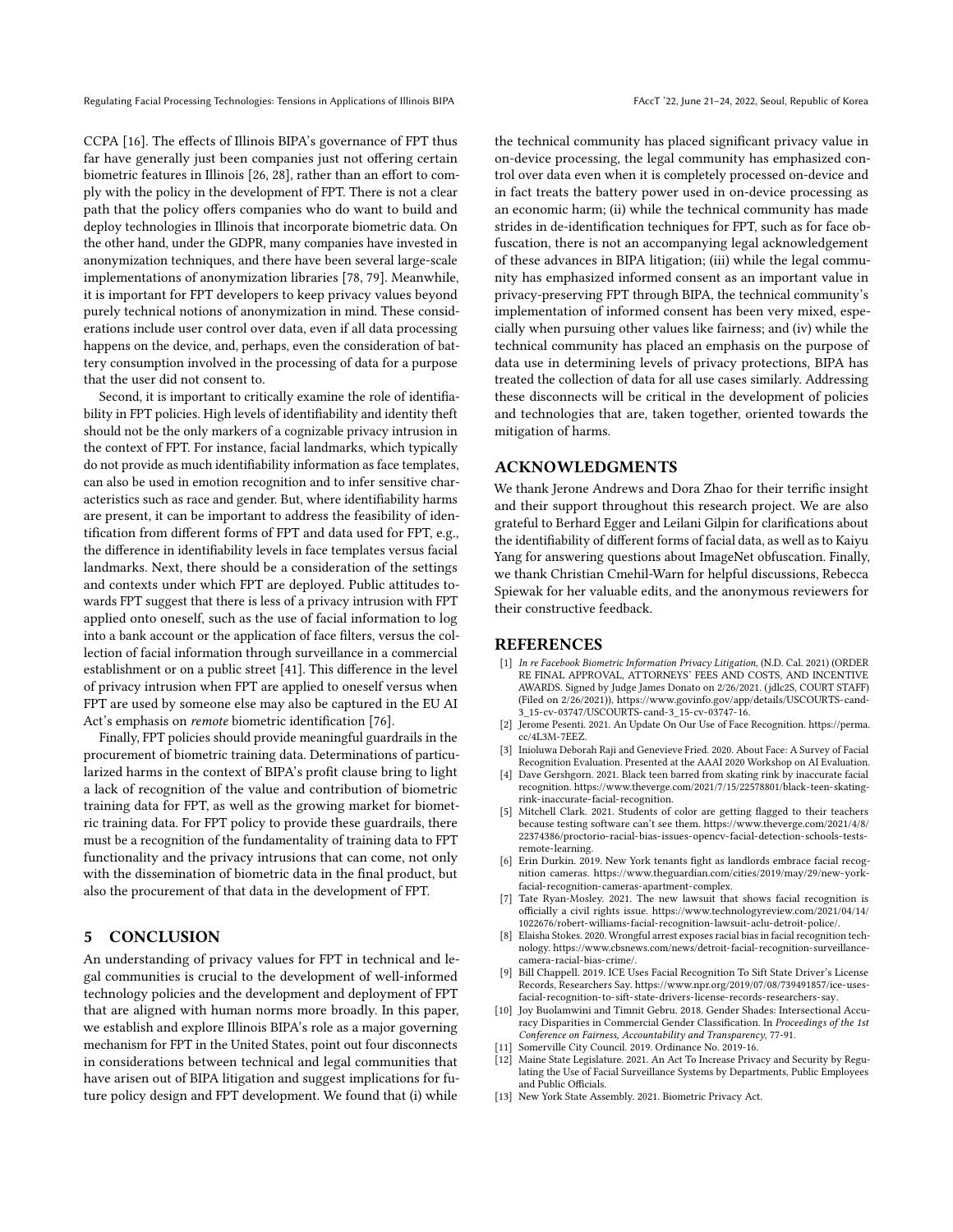#### FAccT '22, June 21-24, 2022, Seoul, Republic of Korea Yew and Xiang Yew and Xiang Yew and Xiang

- <span id="page-9-0"></span>[14] Tom Simonite. 2021. Facial Recognition is Banned—But It's Still Everywhere. [https://www.wired.com/story/face-recognition-banned-but-everywhere/.](https://www.wired.com/story/face-recognition-banned-but-everywhere/)
- <span id="page-9-1"></span>[15] Texas Legislature. 2017. Business and Commerce Code Chapter 503 | Capture or Use of Biometric Identifier.
- <span id="page-9-2"></span>[16] California Legislature. 2018. California Consumer Privacy Act of 2018.
- <span id="page-9-3"></span>[17] Illinois Legislature. 2008. Biometric Information Privacy Act.
- <span id="page-9-4"></span>[18] Woody Hartzog. 2021. BIPA: The Most Important Biometric Privacy Law in the US? Regulating Biometrics: Global Approaches and Urgent Questions, ed. Amba Kak (AI Now 2020), 96-103.
- <span id="page-9-5"></span>[19] Miracle-Pond v. Shutterfly, (C.C. Ill. 2021) (ORDER GRANTING FINAL APPROVAL OF CLASS ACTION SETTLEMENT, AWARDING ATTORNEYS' FEES AND SERVICE AWARDS. Signed by Raymond W. Mitchell on 9/9/2021. (Filed on 9/9/2021)), [https://shutterflybipasettlement.com/wp-content/uploads/2021/09/](https://shutterflybipasettlement.com/wp-content/uploads/2021/09/Final-Approval-Order.pdf) [Final-Approval-Order.pdf.](https://shutterflybipasettlement.com/wp-content/uploads/2021/09/Final-Approval-Order.pdf)
- <span id="page-9-6"></span>[20] In re: TikTok, Inc., Consumer Privacy Litigation, (N.D. Ill. 2021) (MEMORAN-DOM OPINION AND ORDER. Signed by John Z. Lee on 9/30/2021. (Filed on 9/30/2021)), [https://www.govinfo.gov/content/pkg/USCOURTS-ilnd-1\\_20-cv-](https://www.govinfo.gov/content/pkg/USCOURTS-ilnd-1_20-cv-04699/pdf/USCOURTS-ilnd-1_20-cv-04699-0.pdf)[04699/pdf/USCOURTS-ilnd-1\\_20-cv-04699-0.pdf.](https://www.govinfo.gov/content/pkg/USCOURTS-ilnd-1_20-cv-04699/pdf/USCOURTS-ilnd-1_20-cv-04699-0.pdf)
- <span id="page-9-7"></span>[21] Davis E. King. 2017. [https://github.com/davisking/dlib-models#shape\\_predictor\\_](https://github.com/davisking/dlib-models#shape_predictor_5_face_landmarksdatbz2) [5\\_face\\_landmarksdatbz2.](https://github.com/davisking/dlib-models#shape_predictor_5_face_landmarksdatbz2)
- <span id="page-9-8"></span>[22] Snapchat Lens Studio. [https://lensstudio.snapchat.com/guides/face/face-effects/](https://lensstudio.snapchat.com/guides/face/face-effects/face-landmark/) [face-landmark/.](https://lensstudio.snapchat.com/guides/face/face-effects/face-landmark/)
- <span id="page-9-9"></span>[23] Abhinav Kumar, Tim K. Marks, Wenxuan Mou, Ye Wang, Michael Jones, Anoop Cherian, Toshiaki Koike-Akino, Xiaoming Liu, Chen Feng. 2020. LUVLi Face Alignment: Estimating Landmarks' Location, Uncertainty, and Visibility Likelihood. Proceedings of the IEEE/CVF Conference on Computer Vision and Pattern Recognition (CVPR), 2020, 8236-8246.
- <span id="page-9-10"></span>[24] Apple Developer. [https://developer.apple.com/documentation/vision/tracking\\_](https://developer.apple.com/documentation/vision/tracking_the_user_s_face_in_real_time) the user s face in real time.
- <span id="page-9-11"></span>[25] Ivona Tautkute, Tomasz Trzcinski, and Adam Bielski. 2018. I Know How You Feel: Emotion Recognition with Facial Landmarks. In Proceedings of the IEEE Conference on Computer Vision and Pattern Recognition Workshops, 1878-1880.
- <span id="page-9-12"></span>[26] Alix Langone. 2018. You Can't Use Google's New Selfie Art App in These States. [https://time.com/5106798/google-selfie-app-not-work-states/.](https://time.com/5106798/google-selfie-app-not-work-states/) [27] Google Support. Familiar face detection. [https://support.google.com/googlenest/](https://support.google.com/googlenest/answer/9268625)
- <span id="page-9-13"></span>[answer/9268625.](https://support.google.com/googlenest/answer/9268625)
- <span id="page-9-14"></span>[28] Sony. 2018. Why is aibo Not for Sale in Illinois? [https://www.sony.com/](https://www.sony.com/electronics/support/articles/00202844) [electronics/support/articles/00202844.](https://www.sony.com/electronics/support/articles/00202844)
- <span id="page-9-15"></span>[29] Lujan v. Defenders of Wildlife, 504 U.S. 555 (1992).
- <span id="page-9-16"></span>[30] Hazlitt v. Apple Inc., 500 F. Supp. 3d 738, 2020 U.S. Dist. LEXIS 210963, 2020 WL 6681374 (United States District Court for the Southern District of Illinois, November 12, 2020, Filed).
- <span id="page-9-17"></span>[31] Vance v. IBM, 2020 U.S. Dist. LEXIS 168610, 2020 WL 5530134 (United States District Court for the Northern District of Illinois, Eastern Division, September 15, 2020, Filed).
- <span id="page-9-18"></span>[32] Vance v. Microsoft Corp., 525 F. Supp. 3d 1287, 2021 U.S. Dist. LEXIS 48350, 2021 WL 963485 (United States District Court for the Western District of Washington, March 15, 2021, Filed).
- <span id="page-9-20"></span>[33] Flores v. Motorola Sols., Inc., 2021 U.S. Dist. LEXIS 21937, 2021 WL 232627 (United States District Court for the Northern District of Illinois, Eastern Division, January 8, 2021, Filed).
- <span id="page-9-19"></span>[34] Vance v. Amazon.com Inc., 2021 U.S. Dist. LEXIS 72294, 2021 WL 1401633 (United States District Court for the Western District of Washington, April 14, 2021, Filed).
- <span id="page-9-21"></span>[35] Matt Fredrikson, Somesh Jha, and Thomas Ristenpart. 2015. Model Inversion Attacks that Exploit Confidence Information and Basic Countermeasures. [https://](https://dl.acm.org/doi/pdf/10.1145/2810103.2813677) [dl.acm.org/doi/pdf/10.1145/2810103.2813677.](https://dl.acm.org/doi/pdf/10.1145/2810103.2813677) Proceedings of the 22nd ACM SIGSAC Conference on Computer and Communications Security.
- <span id="page-9-22"></span>[36] Sidney Fussell. 2019. You No Longer Own Your Face. [https://www.theatlantic.](https://www.theatlantic.com/technology/archive/2019/06/universities-record-students-campuses-research/592537/) [com/technology/archive/2019/06/universities-record-students-campuses](https://www.theatlantic.com/technology/archive/2019/06/universities-record-students-campuses-research/592537/)[research/592537/.](https://www.theatlantic.com/technology/archive/2019/06/universities-record-students-campuses-research/592537/)
- <span id="page-9-23"></span>[37] Erroll Wood, Tadas Baltrušaitis, Charlie Hewitt, Sebastian Dziadzio, Matthew Johnson, Virginia Estellers, Thomas J. Cashman, and Jamie Shotton. 2021. Fake It Till You Make It: Face analysis in the wild using synthetic data alone. In Proceedings of the IEEE/CVF International Conference on Computer Vision. 2021, Virtual.
- <span id="page-9-24"></span>[38] Shruti Sannon and Dan Cosley. 2019. Privacy, Power, and Invisible Labor on Amazon Mechanical Turk. In Proceedings of the 2019 CHI Conference on Human Factors in Computing Systems (CHI '19). Association for Computing Machinery, New York, NY, USA, Paper 282, 1–12. [https://doi.org/10.1145/3290605.3300512.](https://doi.org/10.1145/3290605.3300512)
- <span id="page-9-25"></span>[39] Danielle Keats Citron and Daniel J. Solove. 2022. Privacy Harms. Boston University Law Review, Vol. 102, 2022.
- <span id="page-9-26"></span>[40] Rivera v. Google, Inc., 366 F. Supp. 3d 998, 2018 U.S. Dist. LEXIS 217710, 2018 WL 6830332 (United States District Court for the Northern District of Illinois, Eastern Division, December 29, 2018, Filed).
- <span id="page-9-27"></span>[41] Matthew B. Kugler. 2019. From Identification to Identity Theft: Public Perceptions of Biometric Privacy Harms. U.C. Irvine Law Review 10.
- <span id="page-9-28"></span>[42] Patel v. Facebook, Inc., 932 F.3d 1264, 2019 U.S. App. LEXIS 23673, 104 Fed. R. Serv. 3d (Callaghan) 760, 2019 WL 3727424 (United States Court of Appeals for the Ninth Circuit, August 8, 2019, Filed).
- <span id="page-9-31"></span>[43] Hazlitt v. Apple Inc., 543 F. Supp. 3d 643, 2021 U.S. Dist. LEXIS 110556, 2021 WL 2414669 (United States District Court for the Southern District of Illinois, June 14, 2021, Filed), available at [https://advance.lexis.com/api/](https://advance.lexis.com/api/document?collection=cases&id=urn:contentItem:62XF-NG91-DYMS-6011-00000-00&context=1516831) [document?collection=cases&id=urn:contentItem:62XF-NG91-DYMS-6011-](https://advance.lexis.com/api/document?collection=cases&id=urn:contentItem:62XF-NG91-DYMS-6011-00000-00&context=1516831) [00000-00&context=1516831.](https://advance.lexis.com/api/document?collection=cases&id=urn:contentItem:62XF-NG91-DYMS-6011-00000-00&context=1516831)
- <span id="page-9-29"></span>[44] Google Developers. Why On-Device Machine Learning? [https://developers.](https://developers.google.com/learn/topics/on-device-ml/learn-more) [google.com/learn/topics/on-device-ml/learn-more.](https://developers.google.com/learn/topics/on-device-ml/learn-more)
- <span id="page-9-30"></span>[45] Apple. Privacy Features. [https://www.apple.com/privacy/features/.](https://www.apple.com/privacy/features/)
- <span id="page-9-32"></span>[46] Apple. Differential Privacy Technical Overview. [https://www.apple.com/privacy/](https://www.apple.com/privacy/docs/Differential_Privacy_Overview.pdf) [docs/Differential\\_Privacy\\_Overview.pdf.](https://www.apple.com/privacy/docs/Differential_Privacy_Overview.pdf)
- <span id="page-9-33"></span>[47] Brendan McMahan and Daniel Ramage. 2017. Federated Learning: Collaborative Machine Learning without Centralized Training Data. [https://ai.googleblog.com/](https://ai.googleblog.com/2017/04/federated-learning-collaborative.html) [2017/04/federated-learning-collaborative.html.](https://ai.googleblog.com/2017/04/federated-learning-collaborative.html)
- <span id="page-9-34"></span>[48] TensorFlow. Federated Learning for Image Classification. [https://www.tensorflow.](https://www.tensorflow.org/federated/tutorials/federated_learning_for_image_classification) [org/federated/tutorials/federated\\_learning\\_for\\_image\\_classification.](https://www.tensorflow.org/federated/tutorials/federated_learning_for_image_classification)
- <span id="page-9-35"></span>[49] Jaehyeok Kim, Taeheyong Park, Hyorin Kim, and Suhyun Kim. 2021. Federated Learning for Face Recognition. In Proceedings of the 2021 IEEE International Conference on Consumer Electronics (ICCE). DOI: [10.1109/ICCE50685.2021.9427748.](10.1109/ICCE50685.2021.9427748)
- <span id="page-9-36"></span>[50] Snap Engineering. 2020. Device-Distributed Machine Learning. [https://eng.snap.](https://eng.snap.com/device-distributed-machine-learning/) [com/device-distributed-machine-learning/.](https://eng.snap.com/device-distributed-machine-learning/)
- <span id="page-9-37"></span>[51] Zack Whittaker. 2021. Apple's CSAM detection tech is under fire—again. [https:](https://techcrunch.com/2021/08/18/apples-csam-detection-tech-is-under-fire-again) [//techcrunch.com/2021/08/18/apples-csam-detection-tech-is-under-fire-again.](https://techcrunch.com/2021/08/18/apples-csam-detection-tech-is-under-fire-again)
- <span id="page-9-38"></span>[52] In re TikTok, Inc., Consumer Privacy Litigation, (N.D. Ill. 2021) (CON-SOLIDATED AMENDED CLASS ACTION COMPLAINT. (Filed on 12/18/2020)), [https://cdn.arstechnica.net/wp-content/uploads/2021/02/amended](https://cdn.arstechnica.net/wp-content/uploads/2021/02/amended-complaint-tiktok-consumer-privacy-litigation.pdf)[complaint-tiktok-consumer-privacy-litigation.pdf.](https://cdn.arstechnica.net/wp-content/uploads/2021/02/amended-complaint-tiktok-consumer-privacy-litigation.pdf)
- <span id="page-9-39"></span>[53] Michael Kearns and Aaron Roth. 2019. The Ethical Algorithm: The Science of Socially Aware Algorithm Design. Oxford University Press.
- [54] Frederik Zuiderveen Borgesius. 2015. Informed Consent: We Can Do Better to Defend Privacy. IEEE Security & Privacy, 13.2 (2015), 103-107.
- <span id="page-9-40"></span>[55] Vinay Uday Prabhu and Abeba Birhane. 2020. Large image datasets: A pyrrhic win for computer vision? arXiv:2006.16923. Retrieved from [https://arxiv.org/abs/](https://arxiv.org/abs/2006.16923) [2006.16923.](https://arxiv.org/abs/2006.16923)
- <span id="page-9-42"></span>[56] Alice Xiang. 2021. Being "Seen" vs. "Mis-seen": Tensions Between Privacy and Fairness in Computer Vision. Harvard Journal of Law & Technology (forthcoming).
- <span id="page-9-41"></span>[57] Richard Van Noorden. 2020. What scientists really think about the ethics of facial recognition research. Nature. [https://www.nature.com/articles/d41586-020-](https://www.nature.com/articles/d41586-020-03257-6) [03257-6.](https://www.nature.com/articles/d41586-020-03257-6)
- <span id="page-9-43"></span>[58] McKane Andrus, Elena Spitzer, Jeffrey Brown, and Alice Xiang. 2021. "What We Can't Measure, We Can't Understand": Challenges to Demographic Data Procurement in the Pursuit of Fairness. Proceedings of the 2021 ACM Conference on Fairness, Accountability, and Transparency.
- <span id="page-9-44"></span>[59] Michele Merler, Nalini Ratha, Rogerio S. Feris, John R. Smith. 2019. Diversity in faces. arXiv:1901.10436. Retrieved from [https://arxiv.org/abs/1901.10436.](https://arxiv.org/abs/1901.10436)
- <span id="page-9-45"></span>[60] Bart Thomee, David A. Shamma, Gerald Friedland, Benjamin Elizalde, Karl Ni, Douglas Poland, Damian Borth, Li-Jia Li. 2016. YFCC100M: The new data in multimedia research. Communications of the ACM, 59(2), pp. 64-73, 2016.
- <span id="page-9-46"></span>[61] Vance v. Amazon.com, Inc., 525 F. Supp. 3d 1301, 2021 U.S. Dist. LEXIS 48433, 2021 WL 963484 (United States District Court for the Western District of Washington, March 15, 2021, Filed).
- <span id="page-9-47"></span>[62] Benjamin Sobel. 2020. A Taxonomy of Training Data: Disentangling the Mismatched Rights, Remedies, and Rationales for Restricting Machine Learning. Artificial Intelligence and Intellectual Property. Oxford University Press.
- <span id="page-9-48"></span>[63] Kenny Peng, Arunesh Mathur, and Arvind Narayanan. 2021. Mitigating Dataset Harms Requires Stewardship: Lessons from 1000 Papers. arXiv:2108.02922. Retrieved from [https://arxiv.org/pdf/2108.02922.pdf.](https://arxiv.org/pdf/2108.02922.pdf)
- <span id="page-9-49"></span>[64] Kaiyu Yang, Jacqueline Yau, Li Fei-Fei, Jia Deng, and Olga Russakovsky. 2021. A Study of Face Obfuscation in ImageNet. arXiv:2103.06191. Retrieved from [https://arxiv.org/abs/2103.06191.](https://arxiv.org/abs/2103.06191)
- <span id="page-9-50"></span>[65] Elaine M. Newton, Latanya Sweeney and Bradley Malin, "Preserving privacy by de-identifying face images," in IEEE Transactions on Knowledge and Data Engineering, vol. 17, no. 2, pp. 232-243, Feb. 2005, doi: 10.1109/TKDE.2005.32.
- <span id="page-9-51"></span>[66] Miracle-Pond v. Shutterfly, Inc., (C.C. Ill. 2021) (SHUTTERFLY, INC.'S SUP-PLEMENTAL BRIEF IN SUPPORT OF PLAINTIFFS' MOTION FOR PRE-LIMINARY APPROVAL OF CLASS ACTION SETTLEMENT. (Filed on 05/19/2021)), [https://shutterflybipasettlement.com/wp-content/uploads/2021/06/](https://shutterflybipasettlement.com/wp-content/uploads/2021/06/Miracle-Pond-v.-Shutterfly-Inc.-Shutterfly-Brief-ISO-MFPA.pdf) [Miracle-Pond-v.-Shutterfly-Inc.-Shutterfly-Brief-ISO-MFPA.pdf.](https://shutterflybipasettlement.com/wp-content/uploads/2021/06/Miracle-Pond-v.-Shutterfly-Inc.-Shutterfly-Brief-ISO-MFPA.pdf)
- <span id="page-9-52"></span>[67] Complaint, Vance v. IBM, 2020 U.S. Dist. LEXIS 168610, 2020 WL 5530134 (United States District Court for the Northern District of Illinois, Eastern Division, January 14, 2020, Filed).
- <span id="page-9-53"></span>[68] ACLU v. Clearview AI, Inc., 2020 CH 4353, (Circuit Court of Cook County, Illinois, August, 27, 2021, Filed).
- <span id="page-9-54"></span>[69] Jerone Andrews. 2021. The Hidden Fingerprint Inside Your Photos. [https://www.](https://www.bbc.com/future/article/20210324-the-hidden-fingerprint-inside-your-photos) [bbc.com/future/article/20210324-the-hidden-fingerprint-inside-your-photos.](https://www.bbc.com/future/article/20210324-the-hidden-fingerprint-inside-your-photos)